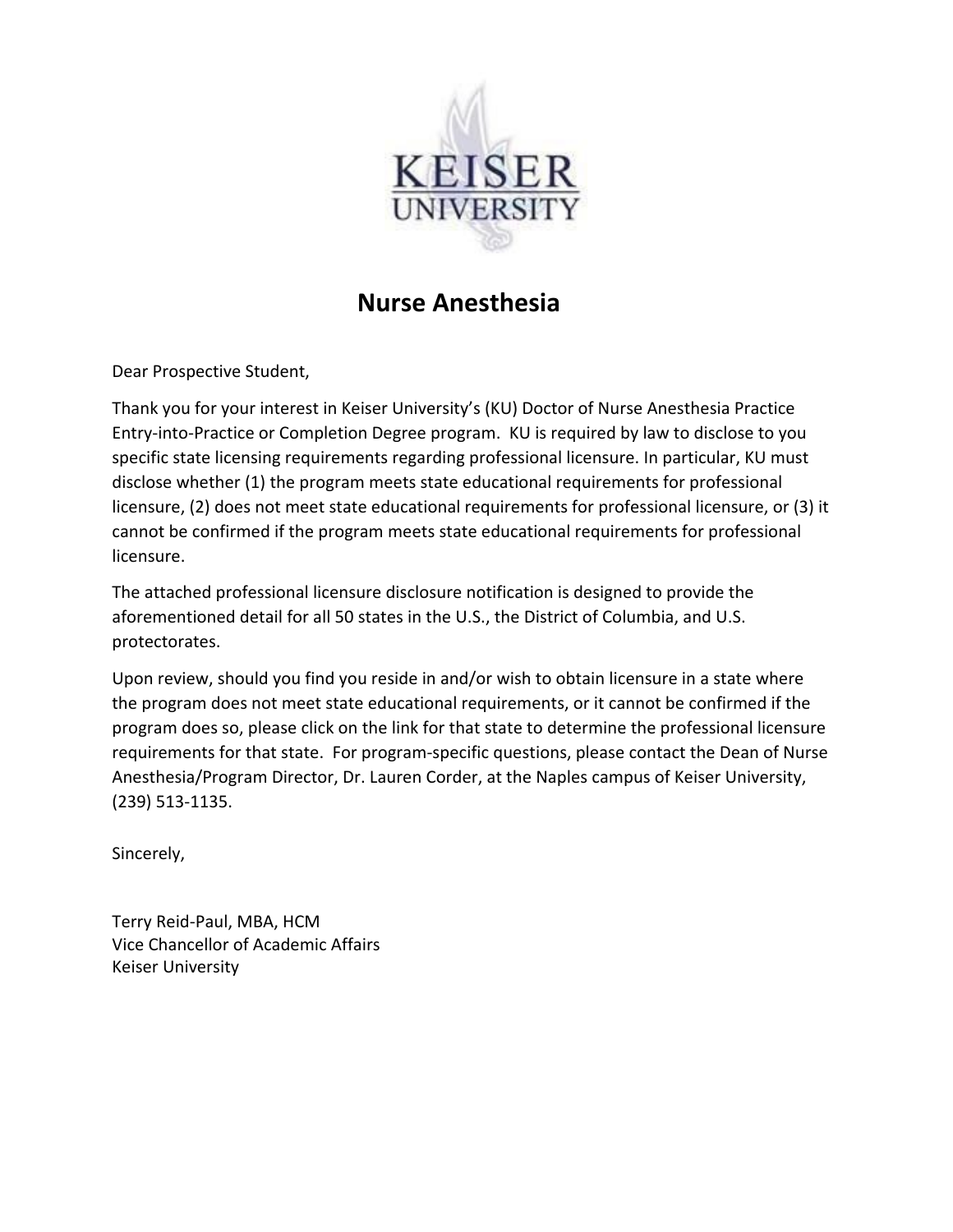

## **Professional Licensure Disclosure/Notification Statement Nurse Anesthetist**

| <b>Degree Title</b>            | Degree Level    | <b>Degree</b> |
|--------------------------------|-----------------|---------------|
| Doctor of Nurse Anesthesia     | Doctoral Degree | <b>DNAP</b>   |
| Practice (Entry-into-Practice) |                 |               |
| Doctor of Nurse Anesthesia     | Doctoral Degree | <b>DNAP</b>   |
| Practice (Completion Degree)   |                 |               |

**Professional Licensure Disclosure Statement**: Keiser University is accredited by the Southern Association of Colleges and Schools Commission on Colleges to award certificates and degrees at the associate, baccalaureate, masters, specialist, and doctoral levels. Questions about the accreditation of Keiser University may be directed in writing to the Southern Association of Colleges and Schools Commission on Colleges at 1866 Southern Lane, Decatur, Georgia 30033-4097, by calling (404) 679-4500, or by using information available on SACSCOC's website [\(www.sacscoc.org\)](https://nam12.safelinks.protection.outlook.com/?url=http%3A%2F%2Fwww.sacscoc.org%2F&data=04%7C01%7Cbmuh%40keiseruniversity.edu%7Cb18b9ee36ea84a5c984608d8b356a9a1%7C0c38b3fe18e245159ea0b98d07b93f33%7C0%7C0%7C637456532077967345%7CUnknown%7CTWFpbGZsb3d8eyJWIjoiMC4wLjAwMDAiLCJQIjoiV2luMzIiLCJBTiI6Ik1haWwiLCJXVCI6Mn0%3D%7C1000&sdata=3riizufYZhjFcwKL7QMZhyrcq6jX3F9i3DpLNIue7oQ%3D&reserved=0).

The KU Nurse Anesthesia Programs (DNAP entry-into-practice and completion) are accredited by the Council on Accreditation of Nurse Anesthesia Educational Programs (COA), 10275 West Higgins Road, Suite 906, Rosemont, Illinois 60018-5603 (224) 275-9130. <https://www.coacrna.org/>The program's next review by the COA is scheduled for May 2023.

The KU Nurse Anesthesia Program (DNAP entry-into-practice) qualifies graduates to sit for the National Certification Exam (NCE) through the National Board of Certification and Recertification for Nurse Anesthetists (NBCRNA) and upon passing the exam, will receive the designation Certified Registered Nurse Anesthetist (CRNA). For employment, the CRNA must obtain Advanced Practice Registered Nurse (APRN) licensure in the state in which practice is desired.

At this time, KU has made the following determination regarding the Doctor of Nurse Anesthesia and educational degree completion requirements for licensure/certification in the following states:

| <b>STATES IN WHICH THE</b><br><b>PROGRAM MEETS</b><br><b>EDUCATIONAL REQUIREMENTS</b> | <b>STATES IN WHICH THE</b><br><b>PROGRAM DOES NOT MEET</b><br><b>EDUCATIONAL REQUIREMENTS</b> | <b>STATES FOR WHICH IT CANNOT</b><br><b>BE DETERMINED IF</b><br>THE PROGRAM MEETS<br><b>EDUCATIONAL REQUIREMENTS</b> |
|---------------------------------------------------------------------------------------|-----------------------------------------------------------------------------------------------|----------------------------------------------------------------------------------------------------------------------|
| All 50 states and the District of<br>Columbia, Puerto Rico and Guam                   | ΝA                                                                                            | American Samoa, Northern<br>Marianna Islands and the US<br>Virgin Islands                                            |

It is strongly recommended that students, applicants, and prospective students determine any additional (i.e. non-educational) requirements for licensure in the state in which they seek to be licensed. For additional information and a listing of specific licensing requirements by state, please visit <https://www.nursinglicensure.org/>If you need assistance or have any program-specific